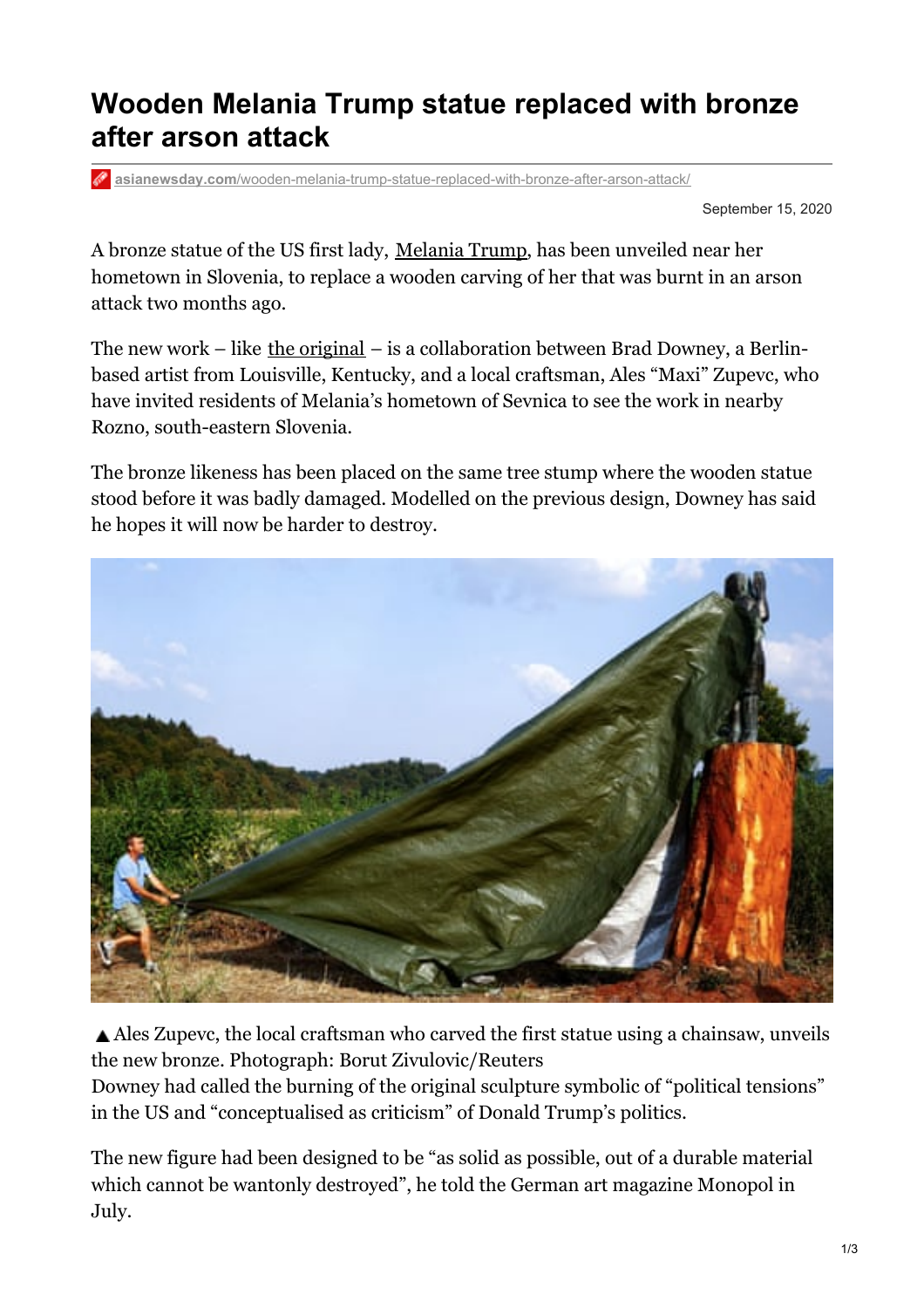Downey also defended himself against accusations that he sanctioned the burning of the wooden statue as part of his artistic process. "I neither set fire to the statue, nor did I commission anyone to do so."

The charred and blistered remains of the wooden artwork by Zupevc, which was unveiled in July 2019, went on show at an art gallery in the Slovenian beach resort of Koper earlier this month.

Called Fuck Off Illusion, the exhibition also presented the mould for the latest bronze version.

The curator, Karlo Hmeljak, said the exhibition presented "all the incarnations of this contradiction that is called Melania" and said "it's not the final word of what Melania will become in the future", in what art critics took to be a strong hint that further artistic interpretations may be planned.

The wooden sculpture was torched on 4 July, which is Independence Day in the US. Police are reportedly yet to find the perpetrators.

Zupevc said he and Melania Trump were born in the same hospital and he had been inspired to carve the [sculpture](https://www.youtube.com/watch?v=5tY62-dSx40&feature=youtu.be) from the remains of a linden tree.



▲ Donald and Melania Trump during the US president's inaugural parade. Photograph: Jim Watson/AFP/Getty Images

Zupevc said in a documentary film by Downey on the making of the statue: "I plugged in my angle grinder … I worked and made mistakes … finished the hair … the eyes and all. Then I called my brother, who said: 'Spitting image of our waitress.' And so it was," he said, referring to Trump's former waiting job before she emigrated to the US.